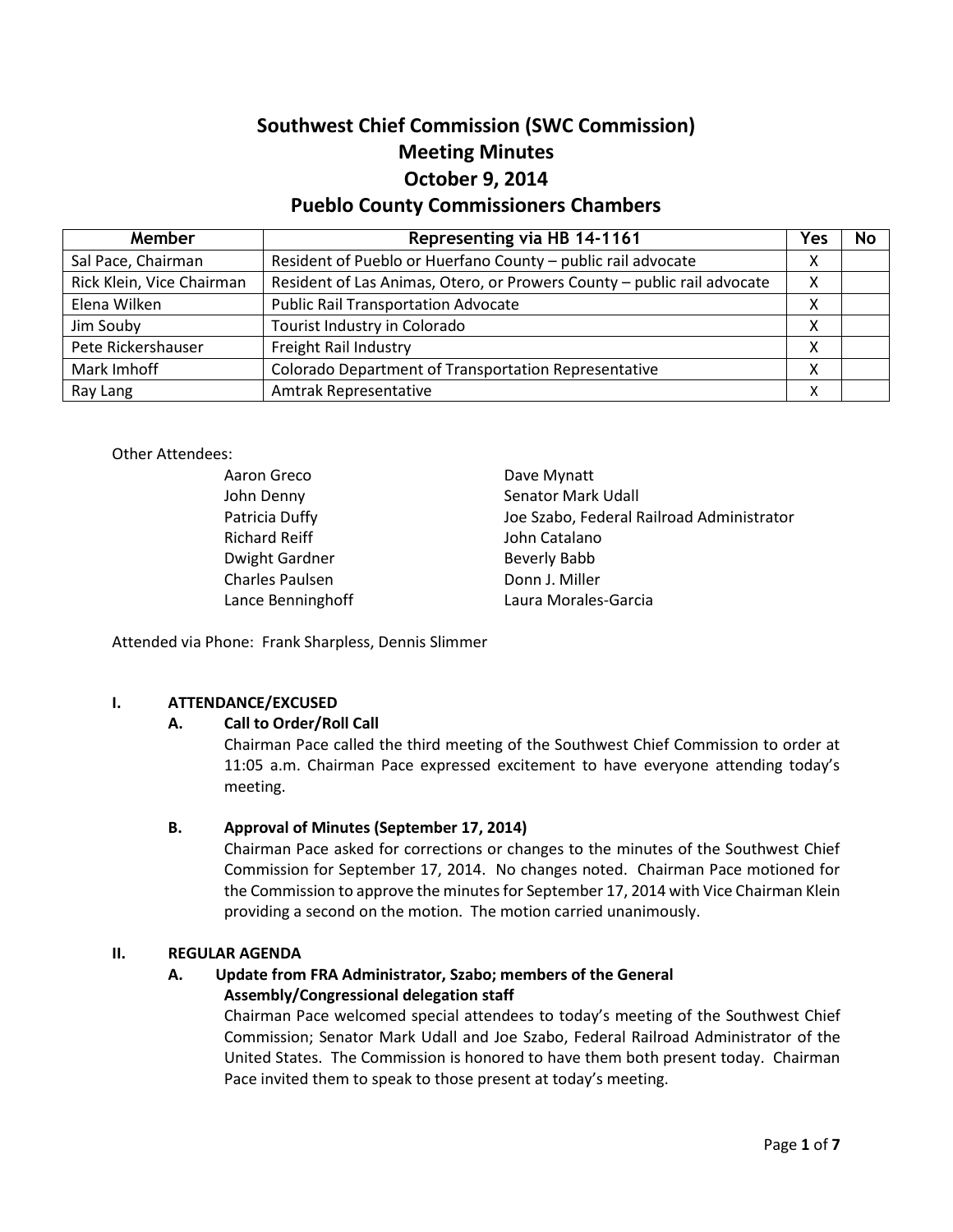Senator Udall –

- TIGER Grant approved for Garden City, Kansas is a game changer
- DC needs to know this is a priority
- Scope of need (9.5 billion in applications for \$600 million in grants)

Joe Szabo, Administrator of FRA –

- Important subject not just locally but to the nation
- Very strong and well put together TIGER application from Kansas
- Benefits to movement of goods and people
- Freight and passenger rail traffic is growing and it is important to invest in rail assets.
- Deserve better investment growth needs continue to outpace availability of funds

Chairman Pace opened the floor to the Commission Members for questions to Senator Udall and Joe Szabo.

Jim Souby asked what steps this Commission and our Department of Transportation could take to accomplish our mission. Mr. Szabo recommended we have a strong plan in place. A plan that includes all levels; community, city, regional, and state. The three states involved will need to have strong credibility if you are looking at competing in the next round for a TIGER grant. Rail planning needs to get to the same place as highway planning. Be ready with a strong and unified vision and plan in place. Senator Udall noted that it would be good if there was an expansion of the TIGER grant and it would be preferable to have some federal funding bills passed in order to have funds available.

Vice Chairman Klein stated that the passenger rail format is more of a placeholder when it comes to the Federal Railroad Administration, but there is a bigger picture. The Commission is trying to find out what tools are needed to try and make this vision a reality. There is agreement that this format could be a motivator for other areas affected to include the economy and multi-modal transportation. This line affects several other states along with Colorado, New Mexico, and Kansas.

Elena Wilken asked if Mr. Szabo and Senator Udall see a change in the authorization and responsibilities of Amtrak. Are we witnessing a sea change on this being a regional responsibility or is it a federal responsibility and is this a model you are seeing around the country or are we at the forefront of this? Mr. Szabo responded by saying he thinks about this as a partnership and we have tools we need to use to be an effective partner to support the Commission. Ultimately it is about you, your region, and your state and it has to be in a much more multi-modal system. Senator Udall noted that the government and citizen groups are seeing the forefront of rail issues, and he thinks this is because the cost per mile is so much more competitive.

Mark Imhoff noted that the TIGER grant award for Garden City, Kansas was definitely a game changer, and he is inquiring on what other programs are out there that might be good to look into. Since we would like to look anywhere we could for available funding for this project. Please provide your guidance and comments on where we might start.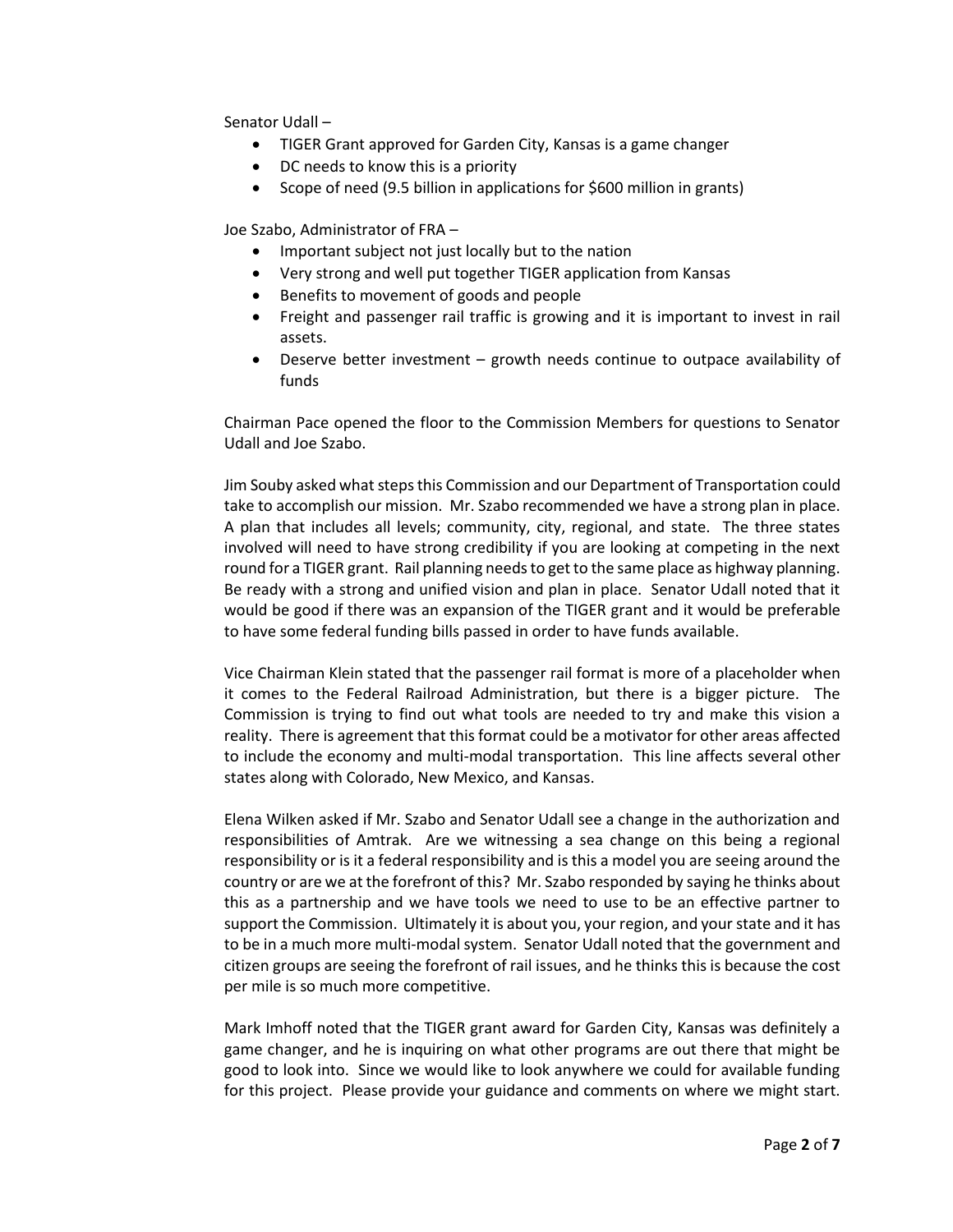Joe Szabo said it is a good idea to look under every stone and to pursue everything available. This will all come back to a strong plan and being able to show how it fits the market needs. Senator Udall agrees that the stronger the plan is the better chance a match for these dollars. Senator Udall noted that he has a Grant Administrator in his office that can assist to help the Commission look under those rocks. Senator Udall said his part will be to try and help to make sure there is money to use in the TIGER grant world. It is crucial to our economic future.

Pete Rickershauser who relayed that he is a retired railroader wanted to point out that funding is only one of two big challenges before this commission. This Commission is tasked with not only maintaining the Southwest Chief on the existing route but also placing an additional route to Pueblo. In addition to Elena's question, the Southwest Chief is part of a national Amtrak network and at the end of the day this affects more than just the three states involved in this Commission. If states through the SWC line from Illinois to California are impacted how do we at the local, state, regional levels get the resources to indicate our concern about the entire route? Joe Szabo responded saying that the more the Commission does and the more we engage with those affected up and down the entire route the more it will having an effect in assisting to get the support and resources needed. That support is needed in order to have a strong partner in the federal system. Senator Udall stated that this serves as a good reminder for him to stay in contact with those other state senators on this issue.

Chairman Pace noted that some of the dollars for the matching funds for the TIGER application were provided by Colorado to assist in covering part of the southeast line between Kansas and Las Animas. Garden City, Kansas put this application together and they did a great job leading the way on the lobbying effort. Initially a strategy for funding included a five way split (Colorado, New Mexico, Kansas, Amtrak, & BNSF). There is now dialogue on a strategy of application for TIGER grants. Ray Lang added that we should put a lot of effort into this TIGER grant, but then if it does not produce, we have lost a lot of time that could have been used raising monies from other resources and wonders what the chances of our success are for a second TIGER grant. Joe Szabo replied that we were definitely at risk if we put all of our eggs in one basket. All options should clearly be pursued, but there is no guarantee as these grants are extremely competitive. The need outweighs the available funds and predictable funding is better for planning. Like any business operator running his business that is how you need to look at this. This does not mean you should not pursue additional TIGER grants, but clearly organization up and down the line is required. Senator Udall responded saying that he will need to return to the Federal level with a stronger level of commitment. The good is that this project draws attention to this and there is real demand and we need to go to work.

Rick Klein asked if it is better to mix up the strategy. Joe Szabo said he does not believe there is any harm in applying for a big bite as long as you can show incremental pieces where you can break it off.

Chairman Pace thanked Senator Udall and Administrator Szabo for attending and announced a 5 minute break.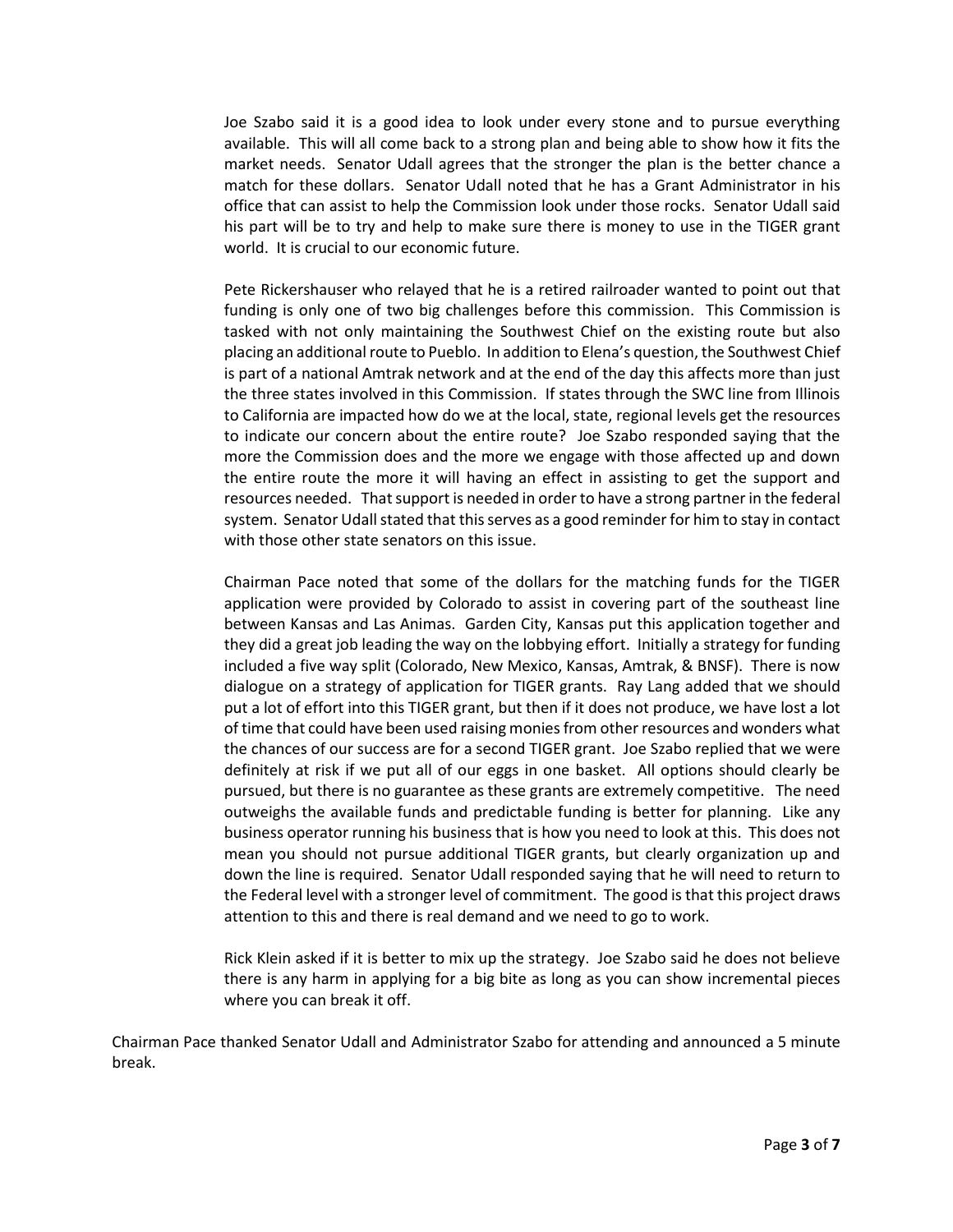Chairman Pace invited Senator Rivera to say a few words to everyone present today. Senator Rivera stated he was optimistic and said he would welcome these changes in the area so that we can start becoming more competitive.

#### **B. TIGER Grant Update**

**i. BNSF**

#### **ii. Colorado Role – Discussion by all**

Pete Rickershauser presented a question for the Commission to think about. With the grant being approved, what role should Colorado play regarding the oversight of the work and understanding what work is being done so we know what remains to be done?

Elena Wilken stated that all the entities in Colorado need to be involved. Dennis Slimmer said there is an initial meeting to discuss the service outcome agreement in Topeka. He did not call the meeting, so he is not sure who will be attending or if it is open for others to attend. It is his understanding that this meeting will only start with discussion on the next steps and it will not be formal.

Ray Lang noted that he brought Mike Dwyer, Route Director for the Southwest Chief with him from Chicago, they rode the train.

Pete Rickershauser did note that the service outcome agreement must be in place before the TIGER grant monies are released and work can start.

Ray Lang was not sure who would be required to sign this agreement. Ray will do some investigating on this and report back to the Commission.

Chairman Pace stated he would like for the SWC Commission to have a seat at the table for this meeting since there are multiple parties that are affected and engaged in this.

Mark Imhoff noted that this particular section from Kansas to Las Animas is not within the CDOT right of way; this is all privately owned rail section. The Commission would be the better representative in this instance.

Chairman Pace and Vice Chair Klein are willing to provide SWC Commission representation at this meeting.

#### **C. Amtrak Update**

Ray Lang said it might be a good idea for the Commission to set up a rolling meeting on the Southwest Chief so that everyone can experience the full impact of what it is we are working towards. Ray Lang attended the NMDOT Transportation Infrastructure Revenue Subcommittee Meeting on October 2, 2014. There was a big crowd with a great show of support. At this meeting there was a pre-session presentation of information regarding their economic study relating to the SWC and New Mexico. The entire study and the answer to their donation clause is expected to be presented at their next regular legislative session.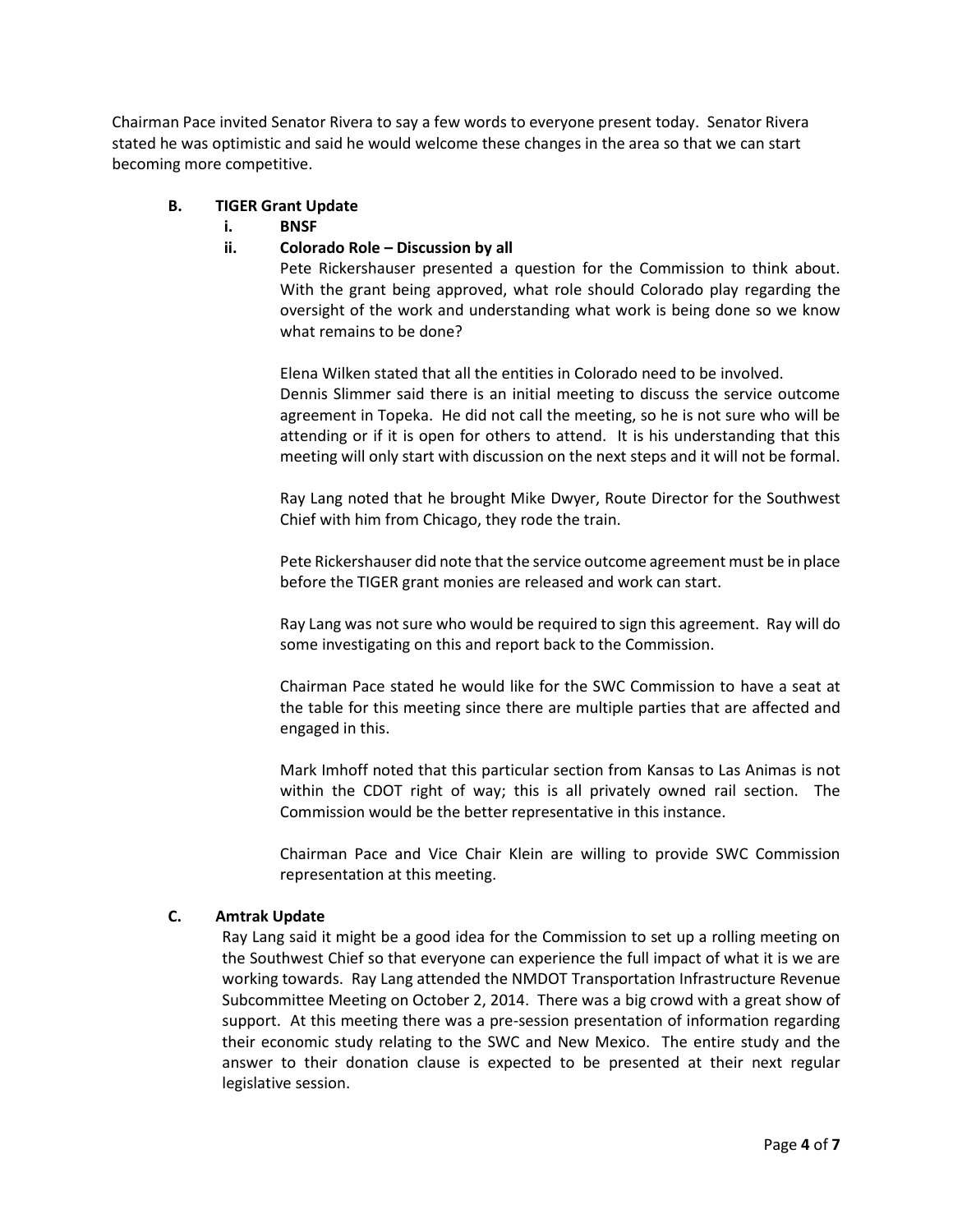# **D. Update from DOT's**

# **i. Colorado**

Mark Imhoff stated the only update from the last meeting for CDOT is that David Krutsinger, CDOT and Pete Rickershauser produced a list of questions to be presented later in the meeting.

# **ii. New Mexico (study results)**

Frank Sharpless stated the results of the study on the economic impact will be presented the first week of November at the New Mexico State Capital. A link to the subcommittee meeting was sent out to Mark Imhoff and Laura Morales-Garcia. Laura will forward that link to the committee members early next week.

### **iii. Kansas**

Dennis Slimmer said he has been in touch with Amtrak and BNSF and is looking forward to the discussion to take place on October 30, 2014 in Topeka.

# **E. Intermodal Transportation Centers, La Junta/Trinidad; relationship to Chief – CDOT**

Mark Imhoff noted that the Federal Transit Administration (FTA) funds and state transit funds are ready to be dispersed as soon as the land deal is sorted out and the designs are presented.

La Junta had \$413,000 from 2011 that has not been utilized for renovating the La Junta station so those funds will be required to be returned. Rick Klein said with the age of the building it has been determined that renovations are not ideal. They are investigating further into the possibility of a new building.

# **F. Presentation about Colorado Rail Products**

Chris Markelson works in the rail industry in Pueblo County. Rail plays a critical role in the economy in our neighborhoods. There are employers in Pueblo that produce concrete rail ties and they are one of the largest producers of these rail ties in the United States. There are about 1,300 citizens now employed in the Pueblo community. Since 2007 this represents a 15% job growth in this field. The SWC is tied to the economy.

Rick Klein noted that La Junta is also affected by the industry. Lewis Nut and Bolt has expanded their production and this directly affects them. It is not just the economic impact of the rail line, but the business manufacturer is affected too.

# **G. Formal requests in writing to BNSF**

Pete Rickershauser said he thought the questions should first be presented to Amtrak and not BNSF. The questions need to state: (1) what is needed, (2) what is it for/how will the answer be used, and (3) by when does it need to be secured. Then the ongoing track maintenance can be addressed separately and these questions all need to be addressed in separate segments.

Ray Lang noted that there is a legal right for passenger rail service for incremental cost and the rights are very well defined. In addition, there are contracts that encapsulate the legal issues between Amtrak and BNSF and the current contracts expire in 2016. Studies must be completed and a formal request is required. These studies will require funding.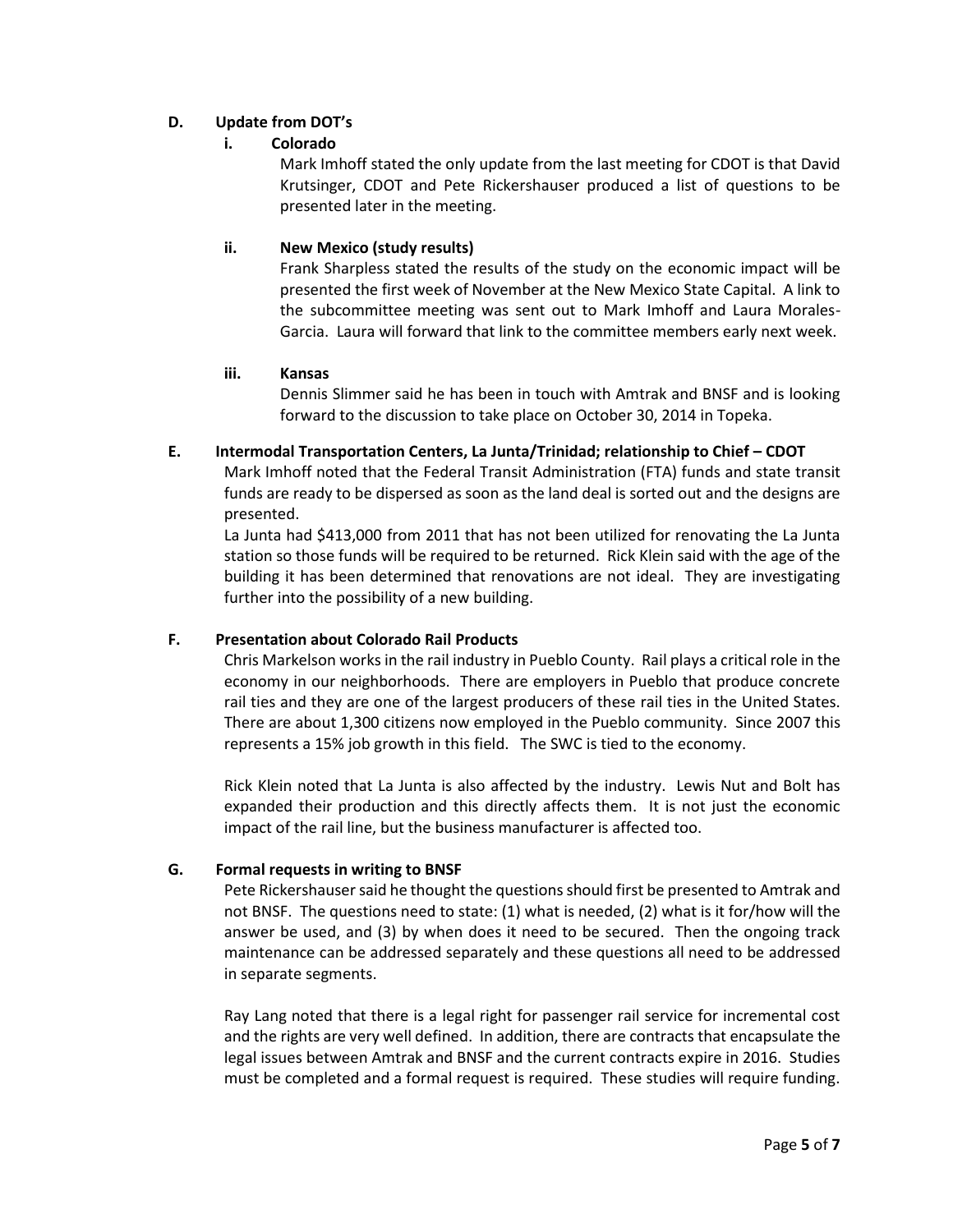Capital funds would also be required to be reviewed, everything must be spelled out. There must be a very thorough analysis into the matter.

Pete Rickershauser commented that we keep in mind if the reroute to Pueblo is completed, this will affect the route to Trinidad.

The questions were discussed and it was determined that some of the questions needed to be more specific and with a written response. Chairman Pace motioned to accept questions 1, 3, 4 with Pete's suggestions be presented to Amtrak and the other questions reviewed by David Krutsinger, CDOT Rail and Special Projects Manager and Pete Rickershauser next week. Vice Chairman Klein seconded the motion. Mark Imhoff did note that originally it was proposed that these questions should go to BNSF, but he is fine with presenting them to Amtrak. The motion was unanimously passed. Amtrak is to provide a formal written response to the questions.

#### **H. SB 228 – CDOT**

Aaron Greco, CDOT Budget & Policy Analyst, stated that SB 228 is a state law governing general fund transfers. CDOT is projected to receive some extra funds and the amount to be received has not yet been determined. The amount is dependent on income growth. These funds are not for annual continued funding. They are a one-time source. No one is sure of the amount to be received. CDOT Division of Transit and Rail will receive 10 percent of the total amount CDOT receives.

Mark Imhoff added that the legislation is written and defined as any money received from this fund is required to be utilized for strategic projects. The Transportation Commission has added emphasis that these strategic projects be used on mobility and economic vitality. This emphasis falls in line with the studies that showed the needs regarding our State Transportation Plan. Using this strategy, CDOT has compiled a list of projects. Projects considered for SB 228 funding must be stand-alone projects. Stand-alone projects are part of the eligibility and evaluation criteria. CDOT will not be ranking or scoring the list of projects. The Transportation Commission will be selecting the specific projects that will be funded if CDOT receives these funds. The list of projects CDOT has compiled is far above the funds available. The SWC is one of the projects listed. The Transportation Commission controls these funds. The Commission is reminded that there is no assurance that CDOT will receive these funds.

**I. Formal funding request to General Assembly**

(See agenda item J.)

# **J. Upcoming meetings – final meeting in 2014 / establishing regular 2015 meeting schedule**

Chairman Pace presented agenda items I & J together stating that the goal for the next and last meeting of 2014 is to make preparations on a unified strategy prior to the next Colorado General Assembly which takes place in early January. Then in 2015 the Commission can possibly meet every other month. Chairman Pace would like to have at minimum three things in order for this last meeting of 2014.

 What studies do we want to get done (pertains to one of the questions for Amtrak)?